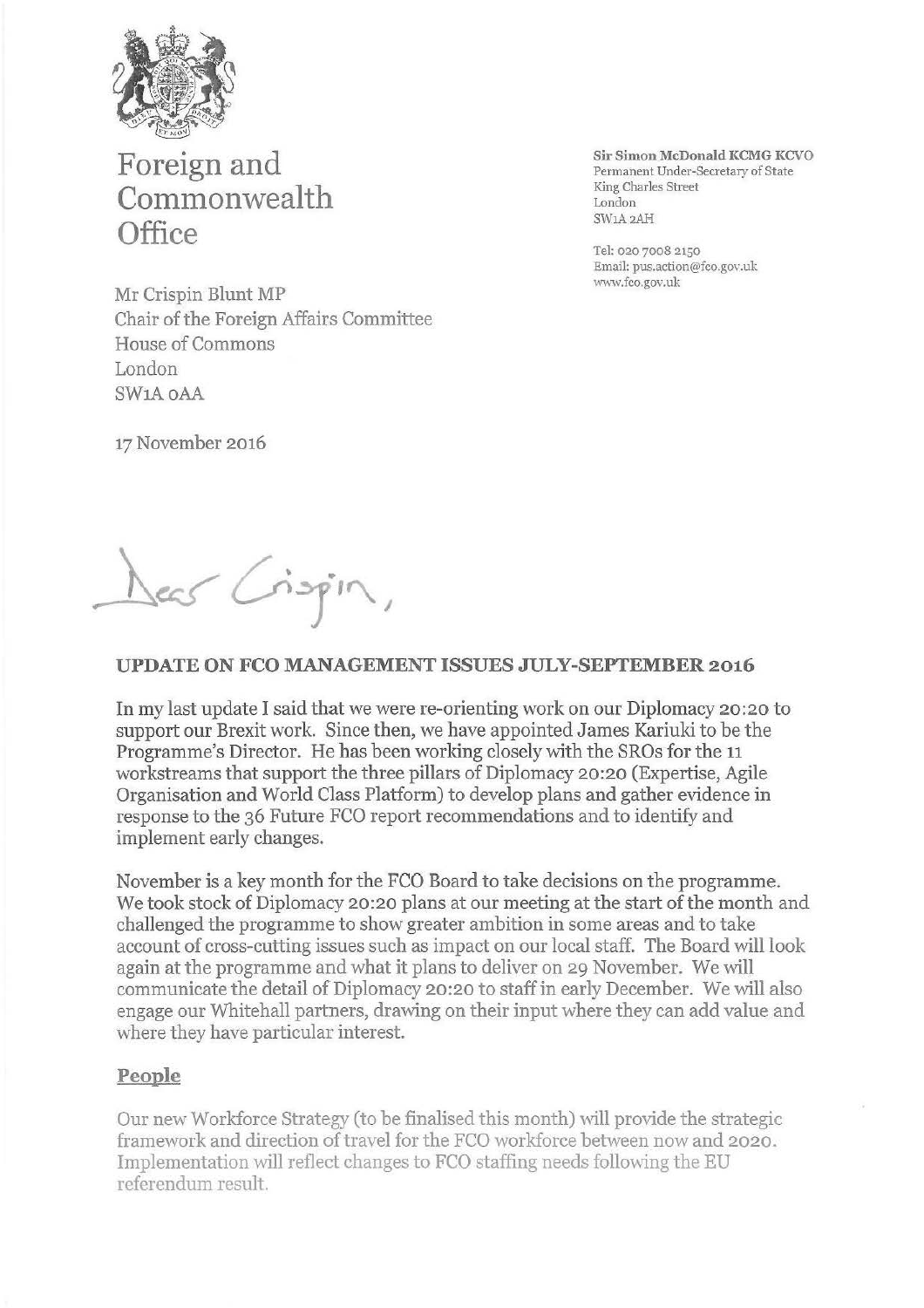Following agreement with the Treasury, this year's pay settlement delivered an average 1.4% increase in base pay. We are now discussing proposals for wider pay reform as part of our work on Diplomacy 20:20.

Following the machinery of government changes the FCO transferred positions and funding for 37 policy and research roles to the Department for Exiting the EU (DExEU). The FCO has also loaned two Ministerial Private Secretaries and five Legal Advisers to DExEU. The UK's Representative to the EU (UKREP) now reports jointly to the FCO and the DExEU; we are developing a Memorandum of Understanding setting out how that will work in practice. UKREP remains on the FCO's platform and FCO staff at UKREP will remain on FCO terms and conditions.

The FCO has also provided accommodation for 50 colleagues from the Department of International Trade (DIT) including their Ministerial teams, PUS, Directors General and their private offices. The FCO is working with DIT and DExEU on the implications for the terms and conditions of FCO staff working in those Departments.

On language capability improvement, at September 2016 target level attainment (TLA - which reflects passing the relevant exam at the right level) across FCO Posts had increased to 48% (from 39% in December 2015). We are encouraging officers in speaker slots, including through the performance management process, to take action if they have not reached their TLA.

In the Diplomatic Academy the phased launch of Practitioner Level saw Consular and Crisis Management Faculty launch their curriculum in July, with three more of the twelve Academy Faculties (Economics & Prosperity, Understanding the UK, and Security, Defence and Intelligence) planned for November 2016. Four more Faculties plan to launch their Practitioner Level curricula by the end of this financial year and we continue to work closely with the newly created Trade Faculty to develop relevant, high quality learning resources for all those working internationally. At Foundation Level nearly 300 staff have registered to take the Foundation Level modular exams (August 2016) and a survey of posts and departments in June 2016 showed that 54% had had moderate to very high levels of engagement with Foundation Level in the previous year. In support of Diplomacy 20:20, a new Skills Statement is being developed, which will define the capability priorities for the FCO for the next 3-4 years. This will be underpinned by a new Skills Framework which will be used to assess levels of skill, knowledge and expertise.

Our Diversity & Inclusion work continues to focus on removing barriers for underrepresented staff, particularly Black and Minority Ethnic staff. We have made good progress on our 12-point plan, notably working with the FCO's BAME Network on its re-launch; refreshing our University Road Show, targeted at BAME students and those from a low socio-economic background; and launching the second year of our internal BAME talent development programme. During this quarter our BME SMS percentage has nudged up by 0.1%, to 4.6% (the target for 2019 is 7%); progress is incremental but this is our highest percentage ever. In October, we launched our newest staff association, on social mobility, and we are now waiting for the final metrics from the Cabinet Office to measure the socio-economic background of all staff.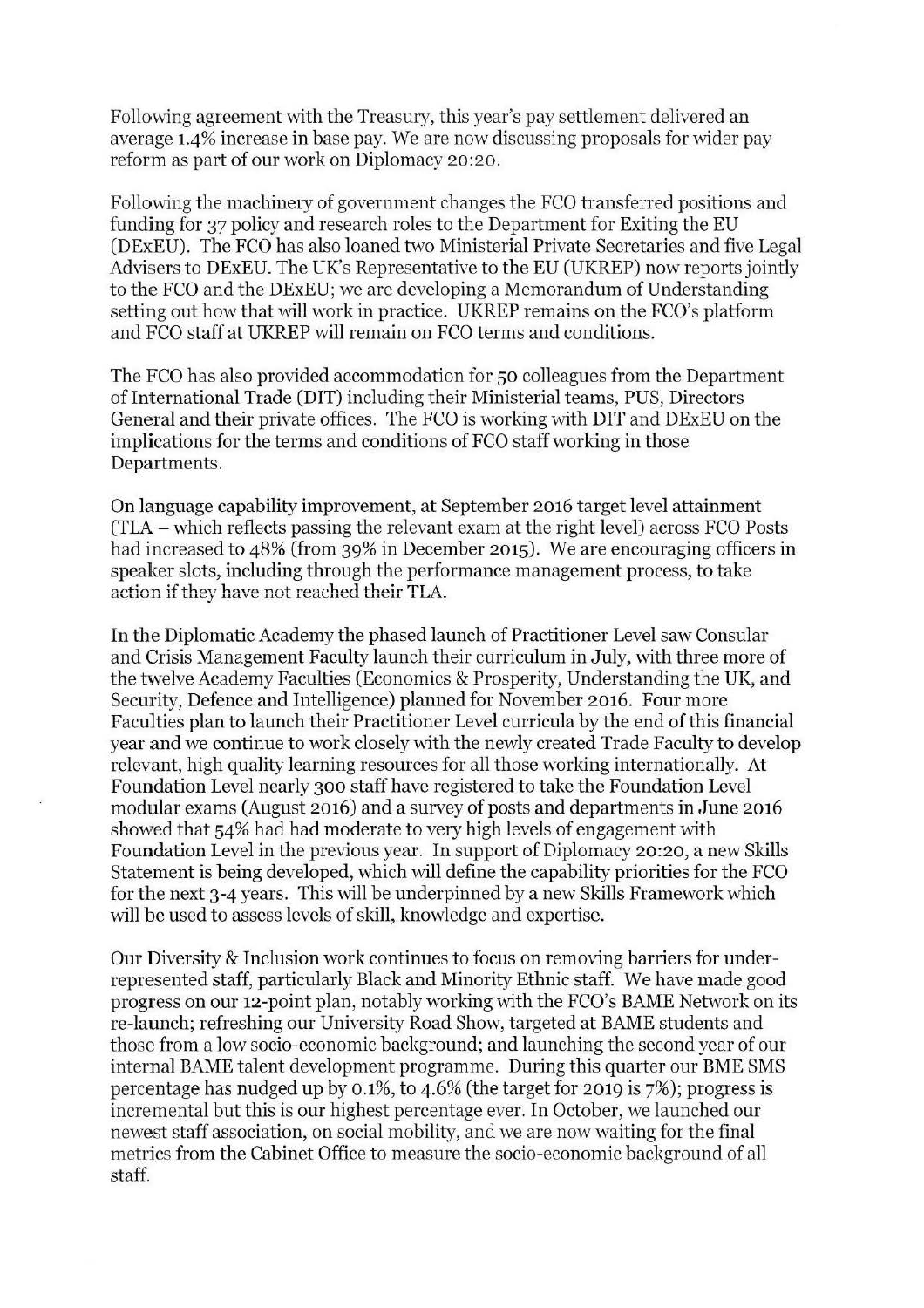# **Network**

## **One HMG overseas**

Implementation of the new MOU has been delayed because of Machinery of Government changes. We plan to formally launch the MOU after the Autumn Statement.

A new cost sharing mechanism forms the basis ofthe new charging model. Costs are split between frontline staff from FCO and Partners, with charges calculated on a per capita, per post, basis. All Partners are charged the same rate for the same level of services. The mechanism will be fully implemented once baseline budget transfers between Departments are completed in the 2016-17 Supplementary Estimates (expected early 2017).

To strengthen the governance of the One HMG Network Board it is now underpinned by five sub-boards (International Estates & Security, International People, International Procurement, Finance and IT).

A separate bilateral agreement covering ad hoe in-country corporate services support for the new Public Health Rapid Support Team (RST) will be signed in November.

## **Estates**

Our UK Estates Reform project is nearly finished. The temporary accommodation units in the courtyard are due to be removed in January.

The construction of our new High Commission in Abuja is making good progress. The contractor is due to complete the main building at the end of November and the fitout of the secure zones to commence in December. The building will be occupied in May 2017. We have made a number of sales including a section of the garden of the Residence in Singapore, which has provided us with the funding for some important projects, including the fitout of our new Embassy in Budapest and the refurbishment of our offices in The Hague after a major fire. We are considering options for the future of the Bangkok compound, which is a large and valuable piece of land.

We continue progress co-location with like-minded governments where it promotes co-operation and makes financial sense. We have 26 co-location arrangements in 23 locations.

# **Security**

Security incidents related to terrorism have continued across the global network with Daesh claiming three attacks in July. The most notable, the attack in a Shia area of Baghdad, was the single most deadly attack in Baghdad since 2003 and killed over 300 people. The Daesh inspired lorry attack in Nice on Bastille Day killed 84 people and the first recorded Daesh attack in Kabul city ki1led 85.

The attempted coup in Turkey resulted in a state of emergency being announced by President Erdogan. Also in July our Embassy in South Sudan saw a drawdown to